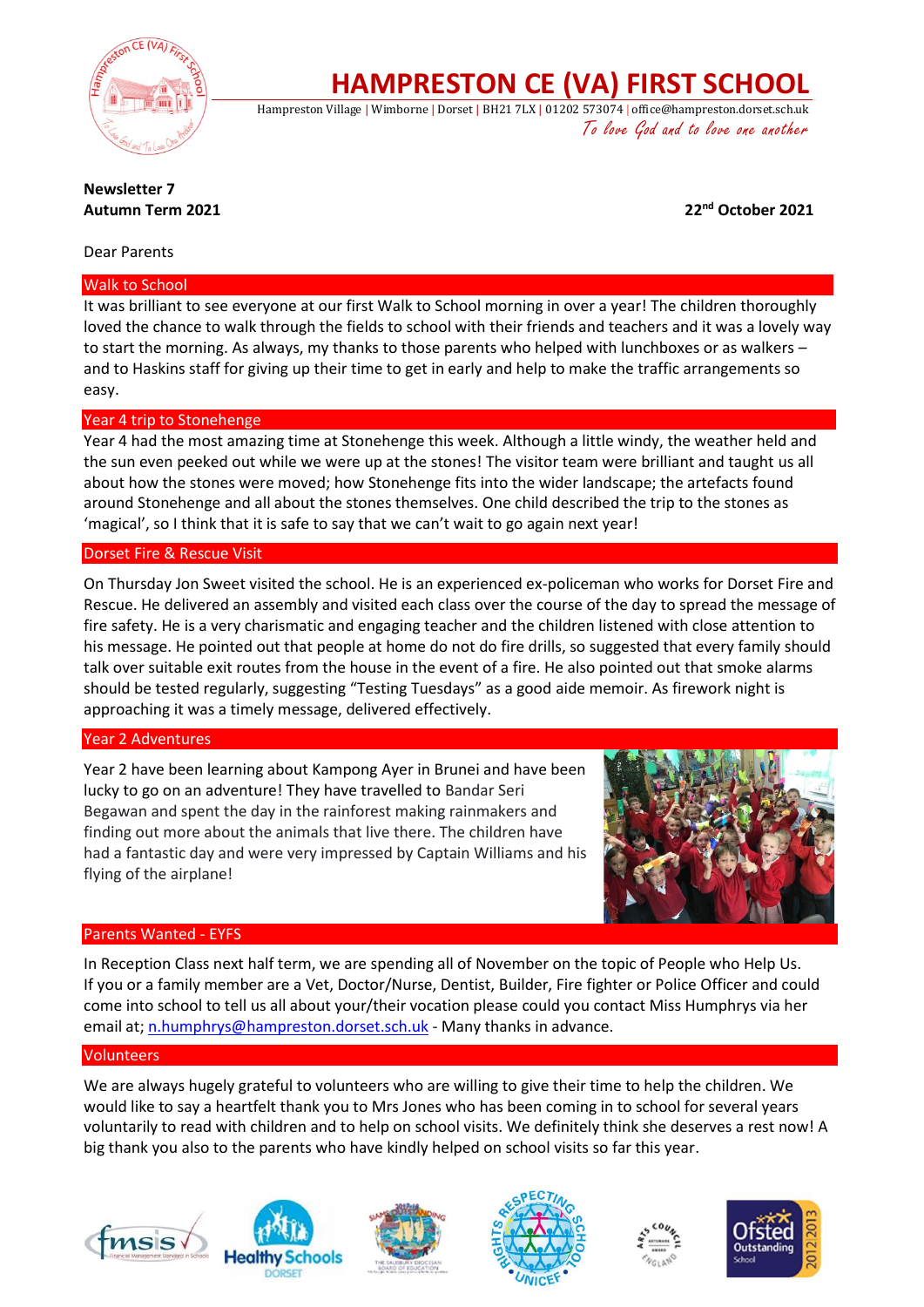We would love some occasional help keeping the garden courtyard tidy at the very front of school. The Friends did such a good job giving it a makeover last summer and we would like to maintain it.

We would also love reading volunteers - if you are a parent, carer or grandparent who would enjoy coming in to share a favourite children's story or poetry with a class for just 15 minutes, please contact your child's teacher via the year group email address to arrange a suitable time. Having a variety of different adults reading to them for enjoyment gives such a positive to children.

#### Parent Consultations – change of dates

Due to issues with the online booking service, we will be moving our parent consultations back by one week after half term. This will allow Mrs Pitchforth and Mrs Bentley to ensure that the bookings run smoothly. In addition, as we are once again holding these consultations remotely, we will revert to the arrangements we had previously, spreading the consultations across three evenings, rather than just two.

Please check the diary below for the changed dates and look out for booking information to follow after the half term break. I offer my apologies for any inconvenience caused.

#### School Uniform

After half term we revert to our winter uniform rules. As such, red polo shirts and summer dresses can be packed away until the warmer weather returns in the spring. As an additional reminder, please ensure that school fleeces are an additional item of clothing for colder days, not an alternative to jumpers or cardigans.

Finally, a please to ensure the children do not wear jewellery of any sort in school – other than analogue watches – and that children with pierced ears should not wear earrings at school. Where ears are recently pierced, ears should be taped for safety until the holes are 'fixed'. Thank you.

I hope you all have a chance to relax and unwind during this half term break. The children certainly need the rest and I trust there will be lots of fun family time to come. Have a wonderful and safe half term break.

Yours sincerely,

hi Will

**Mr. T. Williams Headteacher**

To Love God and to Love one another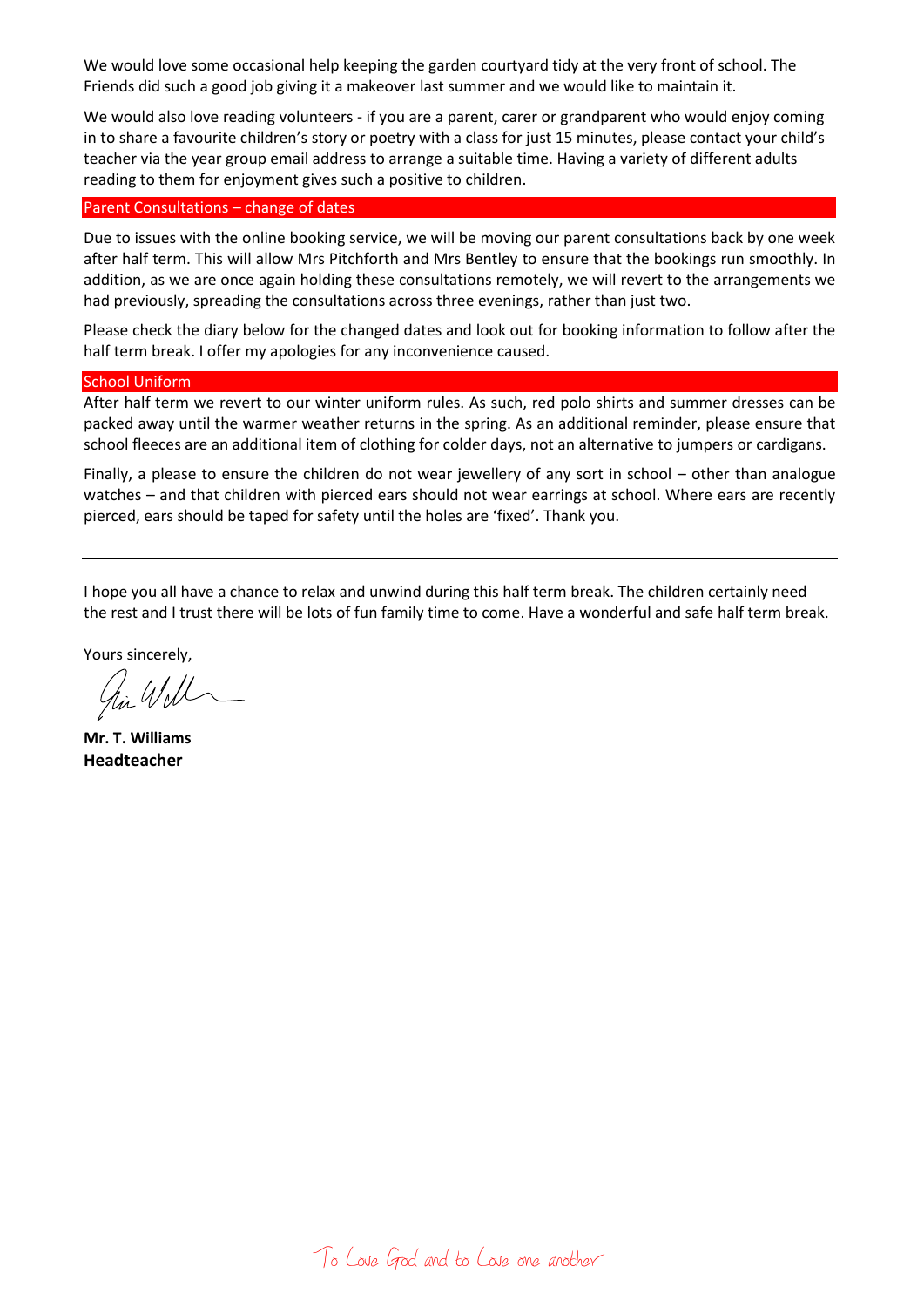## **This Week:**

To help support you at home and to spark conversations about learning, here is what the children have been covering this week.

|                               | <b>English</b>                                                                                                                                                                                                                                                                                                                                                                                                                                                                                                                    | <b>Mathematics</b>                                                                                                                                                                                                                                                                                                                                                                                           |
|-------------------------------|-----------------------------------------------------------------------------------------------------------------------------------------------------------------------------------------------------------------------------------------------------------------------------------------------------------------------------------------------------------------------------------------------------------------------------------------------------------------------------------------------------------------------------------|--------------------------------------------------------------------------------------------------------------------------------------------------------------------------------------------------------------------------------------------------------------------------------------------------------------------------------------------------------------------------------------------------------------|
| Reception                     | This week in English, we learnt the story of Don't hog the<br>hedge. We used this to learn all about Hedgehogs and we<br>now know lots of facts and information including what<br>hibernation and nocturnal means. We followed<br>instructions to make individual hedgehog bread rolls and<br>have made clay hedgehogs as well.<br>In our phonics work, we have learnt the sounds e, u, r, h<br>and b this week too so we have practised writing these and<br>even made paper helicopters which we enjoyed flying in<br>the hall. | In maths, we have problem solved using 4 cubes, pegged<br>prickles on the hedgehog according to its number and used<br>positional language to programme the hedgehog bot<br>around the forest map.                                                                                                                                                                                                           |
| $\blacktriangleright$<br>Year | In literacy this week, we read We're Going on a Bear Hunt<br>by Michael Rosen. Many of the children were already<br>familiar with the words and they loved joining in. We<br>started by recapping 'adjectives', and identifying them in<br>the text. The children have now begun to produce their<br>own books, mimicking the format of our main text, e.g.<br>"We're going on a swordfish hunt, we're going to catch a<br>speedy one". We watched We're Going on a Bear Hunt<br>this afternoon as a special treat!               | This week in maths, we have been working on subtraction.<br>The children have used counters, the crossing out method<br>as well as the counting back method. Some children have<br>been able to notice the relationship between adding and<br>subtracting, for example how $7 - 4 = 3$ and $4 + 3 = 7$ . Year 1<br>have made a fantastic start to maths and all their learning<br>this half term. Well done! |
| $\sim$<br>Year                | This week in English we have been re-capping what we<br>have learnt so far this term and the children have been<br>great at recalling how we use punctuation and when it is<br>appropriate to use a comma. The children have really<br>enjoyed a visit from the Fire Service this week and wowed<br>him with what they remembered about fire safety from<br>their fact sheets last week.                                                                                                                                          | In Maths we have been looking at finding related facts<br>using our fact family knowledge, finding number bonds to<br>100 and using the column method to count ones. The<br>children have impressed me with how quickly they are<br>picking up the new concepts.                                                                                                                                             |
| ო<br>Year                     | In year 3 this week we have been looking at poetry. The<br>children loved hearing poetry, performing poems and<br>learning to write their own. We have worked on<br>homophones in spelling.                                                                                                                                                                                                                                                                                                                                       | In maths we are continuing to look at column methods of<br>addition and subtraction, as well as becoming quicker with<br>our recall of times table facts. The children have worked<br>hard this half term and deserve their break!                                                                                                                                                                           |
| Year 4                        | This week we had a very successful trip to Stonehenge! We<br>all had so much fun exploring the stones and learning from<br>the brilliant volunteers there. We have come back from<br>Stonehenge and used our knowledge of the Stone Age to<br>write persuasive leaflets. They are amazing.                                                                                                                                                                                                                                        | In maths we have finished looking at adding two different<br>4-digit numbers. We looked at how to exchange correctly<br>and also used our knowledge of addition to solve missing<br>number problems and reason.                                                                                                                                                                                              |

To Love God and to Love one another